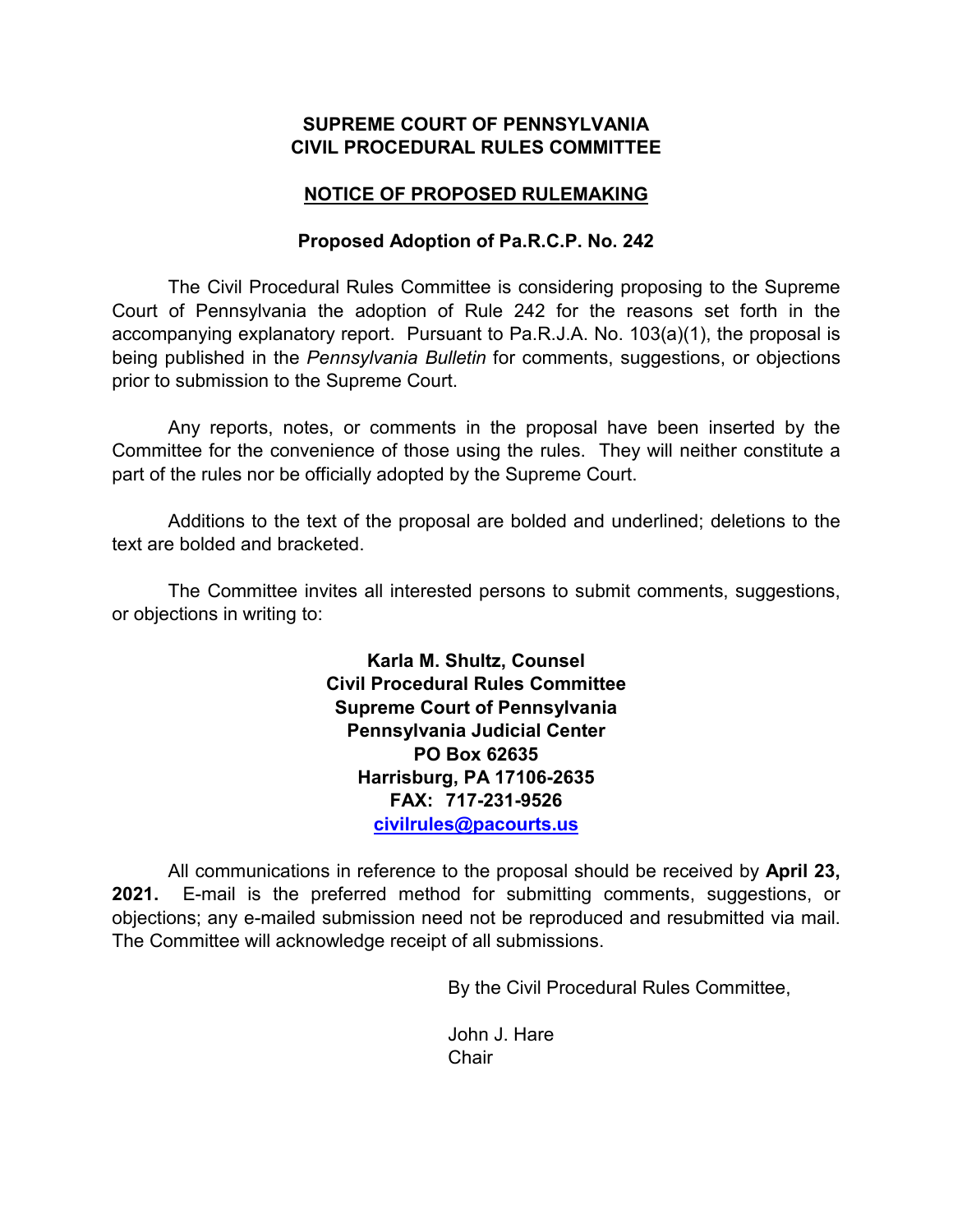#### **PUBLICATION REPORT**

The Civil Procedural Rules Committee received a request to consider a rule allowing the citation of non-precedential appellate court decisions for their persuasive value in the trial courts. Specifically, the Committee was asked to consider such a rule following the amendment of Pa.R.A.P. 126 (Citation of Authorities) permitting such citation in the appellate courts.

The Rules of Civil Procedure are silent as to the citation of authorities in the trial courts; there is likewise no prohibition to the citation of non-precedential appellate court decisions. In the absence of any prohibition, it is assumed these decisions may be cited.

The Committee observed that permitting citation to these decisions could have significant benefits to the bench and bar including:

- promoting consistency among the trial courts on routine issues, as well as a more informed analysis on controversial issues;
- providing the trial courts with more guidance about the current state of the law, which in turn should bring more predictability in resolving all civil matters as well as more efficiency and cost-effectiveness for parties and the courts;
- allowing the use of similar fact patterns or legal analyses to support or refute position;
- allowing the citation of opinions that may be more illustrative and more current than binding precedent; and
- retaining the trial court's discretion to give appropriate weight to these decisions as persuasive value.

Notwithstanding these benefits, the Committee recognized that the intermediate appellate courts have imposed limitations for citing to each court's respective nonprecedential decisions for their persuasive value. See Superior Court O.P. § 65.37 regarding citation to Superior Court non-precedential decisions and Pa.R.A.P. 3716 and Commonwealth Court I.O.P. § 414 regarding citation to Commonwealth Court nonprecedential decisions.

Accordingly, the Committee proposes new Rule 242 to make explicit the assumption that non-precedential appellate court decisions may be cited in the trial courts. However, respectful of the limitations the intermediate appellate courts have placed on the citation of their decisions, the Committee proposes within Rule 242 to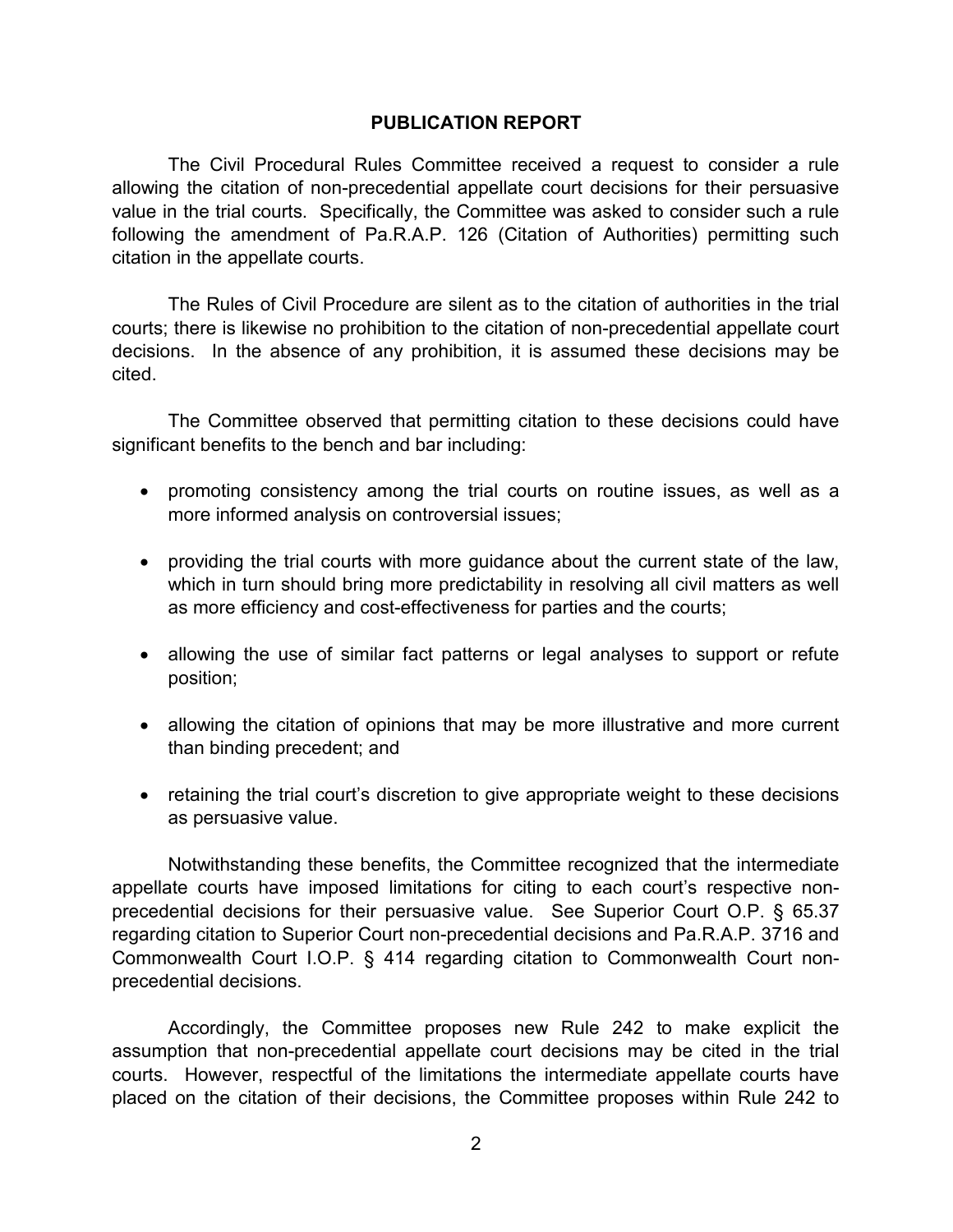cross-reference and incorporate Pa.R.A.P. 126 for the specific requirements when citing to non-precedential appellate court decisions for their persuasive value in the trial courts. A note to the proposed rule is intended to inform practitioners of the Superior Court and Commonwealth Court operating procedures.

All comments, concerns, and suggestions concerning this proposal are welcome.